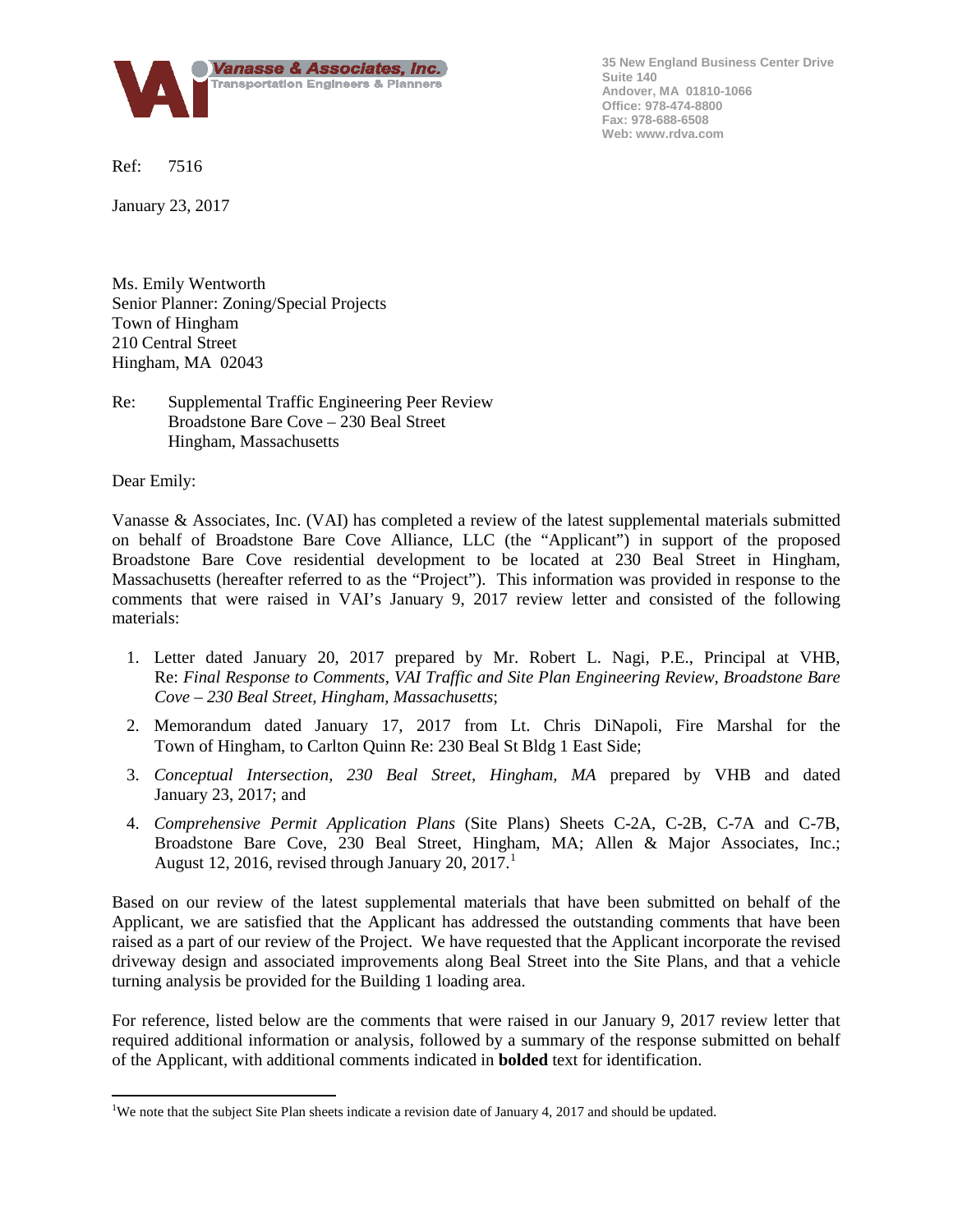# **OCTOBER 2016 TRAFFIC IMPACT AND ACCESS STUDY**

#### **Recommendations**

- *Comment 5: [Note 8 on Sheet No.'s C-2A and C-2B] should be corrected to read "All signs...."*
- *Response:* The note has been revised as requested. **No further response required.**
- *Comment 6: A note should be added to the Comprehensive Permit Plans to indicate this requirement [Snow windrows within the sight triangle areas of the Project site driveway shall be promptly removed where such accumulations would exceed 2.5-feet in height.] (See Comment 9 under Comprehensive Permit Plans).*
- **Response:** The requested note and sight triangle areas have been added to the Site Plans (Sheet C-7A). **No further response required.**
- *Comment 7: Wayfinding signs should be provided within the Project site to indicate the location of the secure bicycle parking area.*
- *Response:* The requested signs have been added to the Site Plans. **No further response required.**
- *Comment 9: The Applicant's engineer indicated that they will evaluate the transition from Route 3A to Beal Street, the installation of a raised median and other appropriate treatments that are designed to reduce vehicle travel speeds along Beal Street. These treatments should be developed at a conceptual level and presented to the ZBA [Zoning Board of Appeals].*
- *Response:* The Applicant has prepared a conceptual improvement plan that depicts the installation of raised median islands with accompanying signs and pavement markings at and approaching the Project site driveway. These accommodations have been designed to reduce vehicle travel speeds along Beal Street and to provide a transition as drivers exit from Route 3A. **No further response required.**

### **COMPREHENSIVE PERMIT PLANS**

- *Comment 1: The Applicant's engineer provided a truck turning analysis for the Fire Department design vehicle that illustrated that the subject vehicle can enter the Project site and exit by way of the gated connection to the Back River Wildlife Sanctuary; however, the analysis did not address access along the east side of Building 1 which was the subject of the comment. The Applicant should indicate how this comment has been addressed.*
- *Response:* The Applicant's engineer provided a memorandum from the Town of Hingham Fire Marshall indicating that a waiver will be granted from the applicable section of NFPA® 1 for access to the east side of Building 1. **No further response required.**

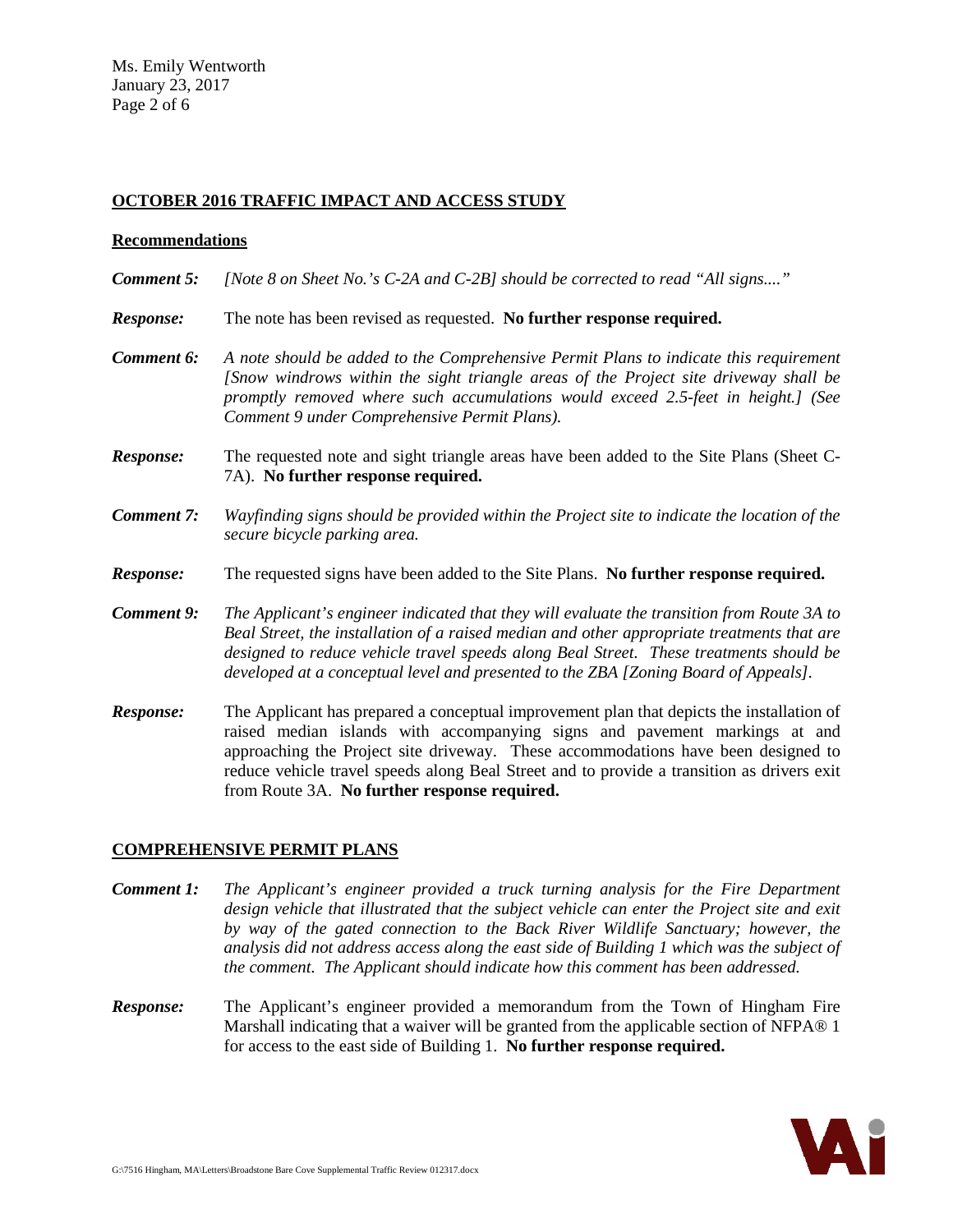Ms. Emily Wentworth January 23, 2017 Page 3 of 6

*Comment 2: The Applicant's engineer should provide a turning analysis for an SU-30/40 (small delivery/moving vehicle and trash/recycling vehicle) that demonstrates that the subject vehicle can access and stage in the loading areas without blocking internal circulation. In addition, the analysis should also demonstrate the location and maneuvering required to serve the trash/recycling area.*

*Response:* The Applicant's engineer provided the requested turning analysis for Building 2; **a similar analysis should be provided for Building 1.**

*Comment 3: The Applicant's engineer provided a revised driveway design that includes a crossing of Beal Street at the Project site driveway.*

> *The current driveway design, including the pedestrian crossing of Beal Street, requires revisions to meet engineering design standards. VAI has provided design guidance to the Applicant's engineer on the required modifications and will be participating in a working session that is being scheduled with the Applicant to reconcile the driveway design and the associated improvements along Beal Street which will then be presented to the ZBA.*

- *Response:* VAI met with the Applicant and their engineer to review the design of the Project site driveway, its intersection with Beal Street and the associated pedestrian crossing. As a result of this meeting, the Applicant's engineer has developed a revised driveway design that includes a raised median along a portion of Beal Street and a pedestrian crossing between the Project site and the sidewalk along the north side of Beal Street. The current design conforms the applicable requirements for safe operation based on the roadway environment in which the improvements are located and affords the requisite accommodations for a safe pedestrian crossing and to limit the ability of vehicles to complete U-turn maneuvers along this segment of Beal Street. **The revised driveway design, pedestrian accommodations and improvements along Beal Street should be incorporated into the Site Plans. No further response required.**
- *Comment 4: We continue to suggest that providing a sidewalk along the south side of Beal Street between the Project site driveway and the driveway to the Back River Wildlife Sanctuary is advantageous and would serve to provide a continuous sidewalk along the south side of Beal Street between Lynch Field and the Wildlife Sanctuary.*
- *Response:* The Applicant's engineer indicated that a connection to the Wildlife Sanctuary will be provided from within the Project site and that they do not foresee a pedestrian movement to/from the Project site along a sidewalk on the south side of Beal Street to the Back River Wildlife Sanctuary given the connections that will be available from within the Project site.

While we agree that it is likely that residents of the Project may not use the subject sidewalk segment, the sidewalk segment would provide a safe accommodation for pedestrians that are not inclined to travel through the Project site that are destined to/from the Wildlife Sanctuary. **The Applicant should discuss this sidewalk connection with the ZBA.**

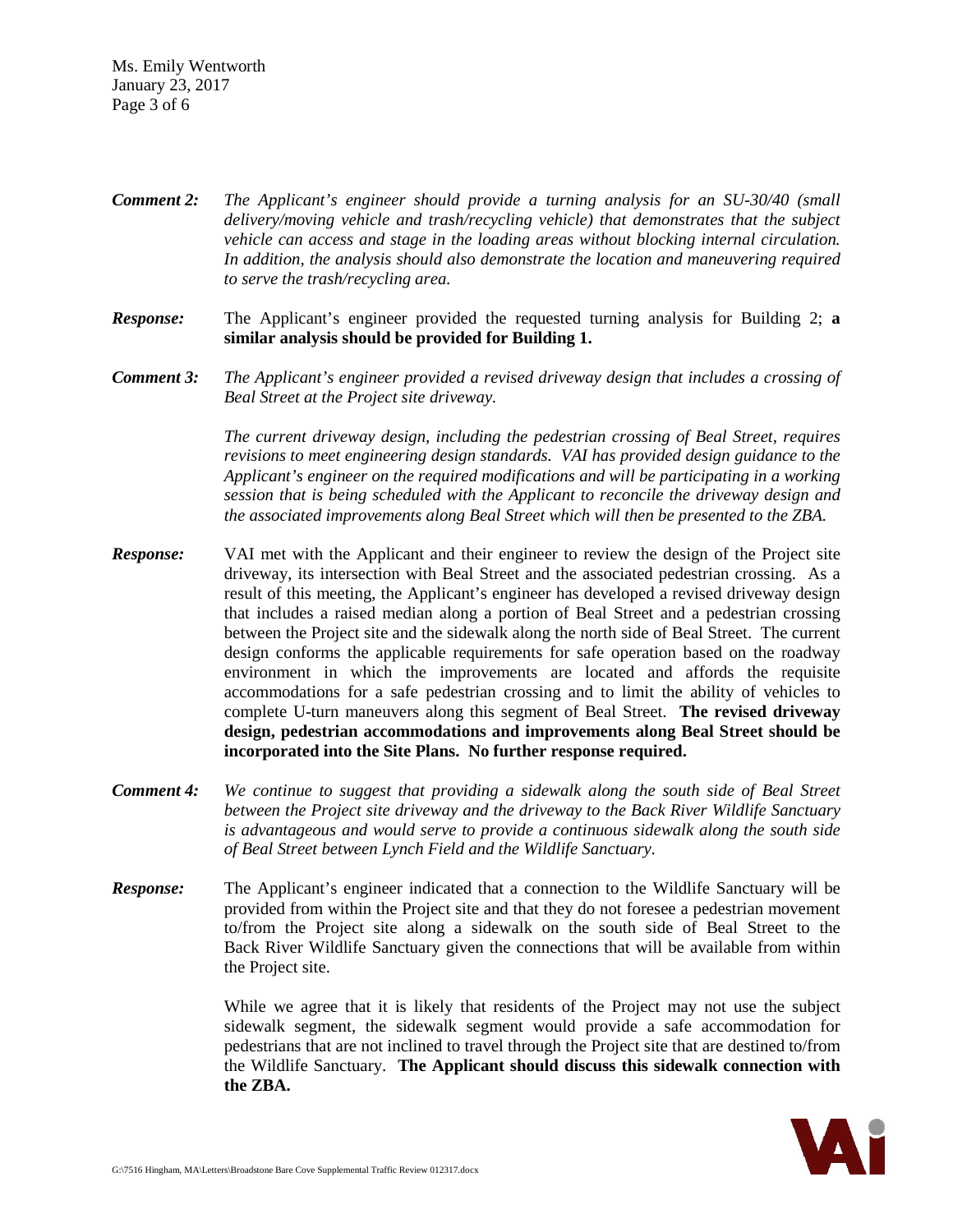Ms. Emily Wentworth January 23, 2017 Page 4 of 6

- *Comment 5: The corner radius for vehicles exiting the Project site should be redesigned as a compound curve and the raised channelizing island extended parallel to and off-set from the edge of the travelled-way on Beal Street in order to reinforce the left-turn restriction while continuing to accommodate fire truck egress. Further, a raised median should be installed along Beal Street extending from the Project site driveway southerly to Sgt. William B. Terry Drive in order to eliminate the potential for U-turn maneuvers along this segment of Beal Street and to reduce travel speeds approaching the Project site driveway. The raised median should be designed and constructed so as to be consistent with the raised median that exists to the south of Sgt. William B. Terry Drive (width and plantings).*
- **Response:** As stated previously, VAI met with the Applicant and their engineer to review the design of the Project site driveway, and a revised design has been provided that conforms the applicable requirements for safe operation and affords the requisite accommodations to limit the ability of vehicles to complete U-turn maneuvers along this segment of Beal Street. **The revised driveway design and the improvements along Beal Street should be incorporated into the Site Plans. No further response required.**
- *Comment 6: A "No Left-Turn" sign (graphic symbol) should be installed on Beal Street facing motorists exiting the Project site.*
- *Response:* The requested signs have been added to the revised driveway design. **No further response required.**
- *Comment 7: A school bus waiting area should be provided within the Project site or at an appropriate location defined in consultation with the Town of Hingham School Department.*
- *Response:* The Applicant has confirmed with the Town of Hingham School Department that the existing school bus drop-off/pick-up area within the Lynch Fields parking lot will be used for the Project. **No further response required.**
- *Comment 9: The sight triangle areas for the Project site driveway intersection with Beal Street should be added to the Site Plans along with a note to indicate: "Signs, landscaping and other features located within the sight triangle areas shall be designed, installed and maintained so as not to exceed 2.5-feet in height. Snow windrows located within the sight triangle areas that exceed 2.5-feet in height or that would otherwise inhibit sight lines shall be promptly removed."*
- **Response:** The requested note and sight triangle areas have been added to the Site Plans (Sheet C-7A). **No further response required.**
- *Comment 10: A tenant move in/out management plan (narrative) should be provided and reflected in the truck turning analysis for the Project.*
- *Response:* The Applicant's engineer provided the requested narrative detailing the procedure that will be used for tenant moves and the location where moving vehicles will be accommodated for each building. **No further response required.**

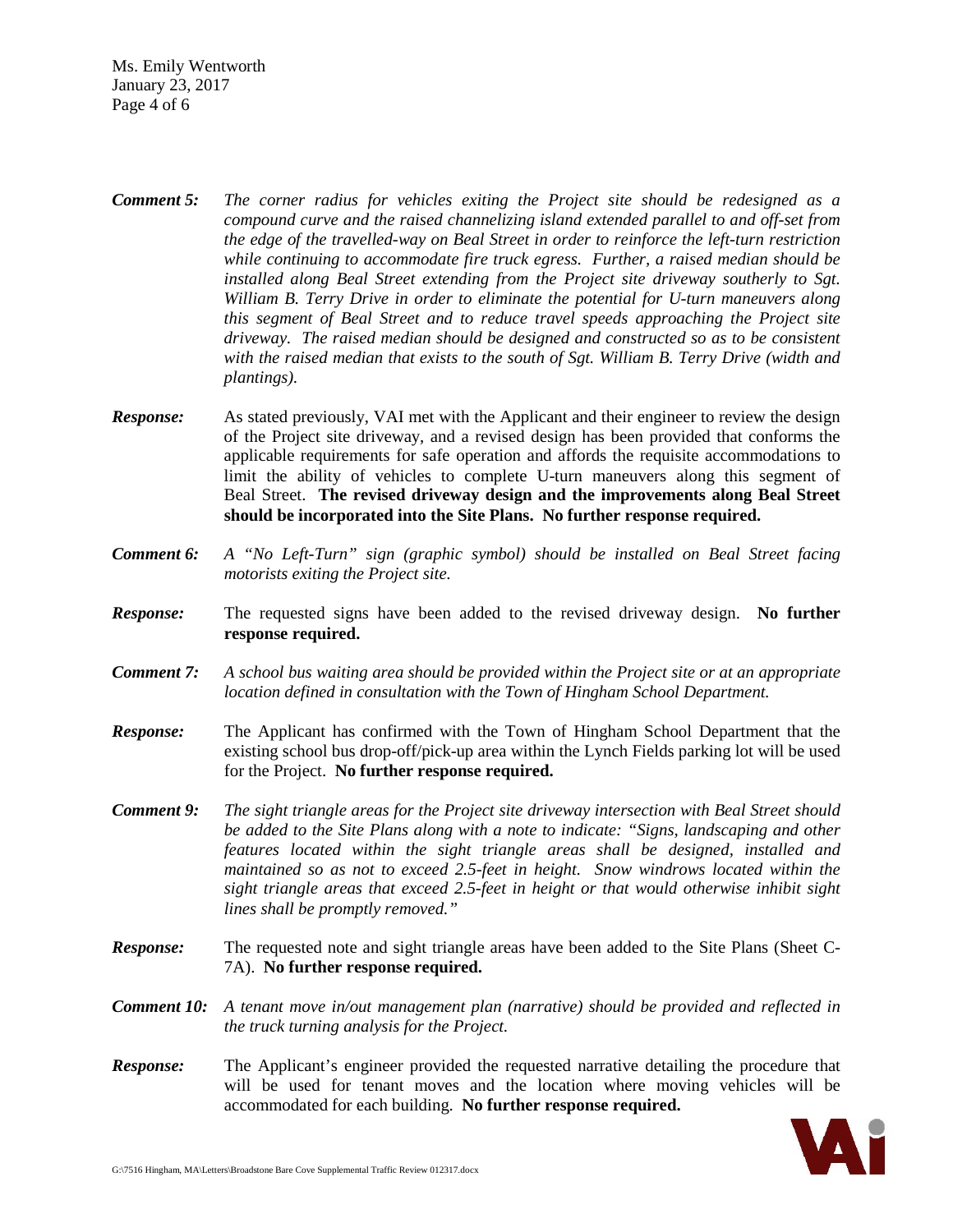Ms. Emily Wentworth January 23, 2017 Page 5 of 6

- *Comment 11: A narrative should be provided describing how trash and recycling will be collected and then picked-up by the contracted hauler.*
- *Response:* The Applicant's engineer provided the requested narrative detailing the procedure that will be used for the collection and pick-up of trash and recycling for each building. **No further response required.**

### **PARKING**

- *Comment: The Comprehensive Permit Plans have been revised to provide 440 parking spaces that will serve 220 apartment units, or a parking ratio of 2.0 spaces per residential unit, which complies with Section V-A, Off-Street Parking Requirements, of the Hingham Zoning By-Law; however, we note that the updated waiver list states that the Applicant is seeking a waiver to provide a parking ratio of 1.55 spaces per dwelling unit. The Applicant should clarify the number of parking spaces that are proposed for the Project and reconcile the materials that have been submitted in support of the Project.*
- **Response:** The Applicant's engineer has clarified that 340 parking spaces are proposed to accommodate 220 residential units, or a parking ratio of 1.55 spaces per dwelling unit, which is below the parking ratio of 2.0 spaces per dwelling unit that is required pursuant to Section V-A, *Off-Street Parking Requirements*, of the Hingham Zoning By-Law. Accordingly, the Applicant is requesting a waiver from the parking requirements of the Zoning By-Law. **No further response required.**

**We support the requested waiver for parking from 2.0 spaces per residential unit to 1.55 spaces per residential unit and note that the parking ratio that is proposed is: i) within the range of values documented by the Institute of Transportation Engineers (ITE)[2](#page-4-0) for an apartment community in a similar suburban setting; and ii) is consistent with parking demands documented at similar suburban apartment communities in the Metropolitan Boston area.**

#### **SUMMARY**

VAI has completed a review of the latest supplemental materials submitted on behalf of Broadstone Bare Cove Alliance, LLC in support of the proposed Broadstone Bare Cove residential development to be located at 230 Beal Street in Hingham, Massachusetts. This information was provided in response to the comments that were raised in VAI's January 9, 2017 review letter.

Based on our review of the latest supplemental materials that have been submitted on behalf of the Applicant, we are satisfied that the Applicant has addressed the outstanding comments that have been raised as a part of our review of the Project. We have requested that the Applicant incorporate the revised

<span id="page-4-0"></span> $\frac{1}{2}$ <sup>2</sup>Parking Generation, 4<sup>th</sup> Edition; Institute of Transportation Engineers; Washington, D.C.; 2010. Observed parking demand ratios for an apartment community were found to range from 0.59 to 1.94 spaces per dwelling unit, with an average parking demand of 1.23 spaces per dwelling unit and an 85<sup>th</sup> percentile peak parking demand of 1.94 spaces per dwelling unit.